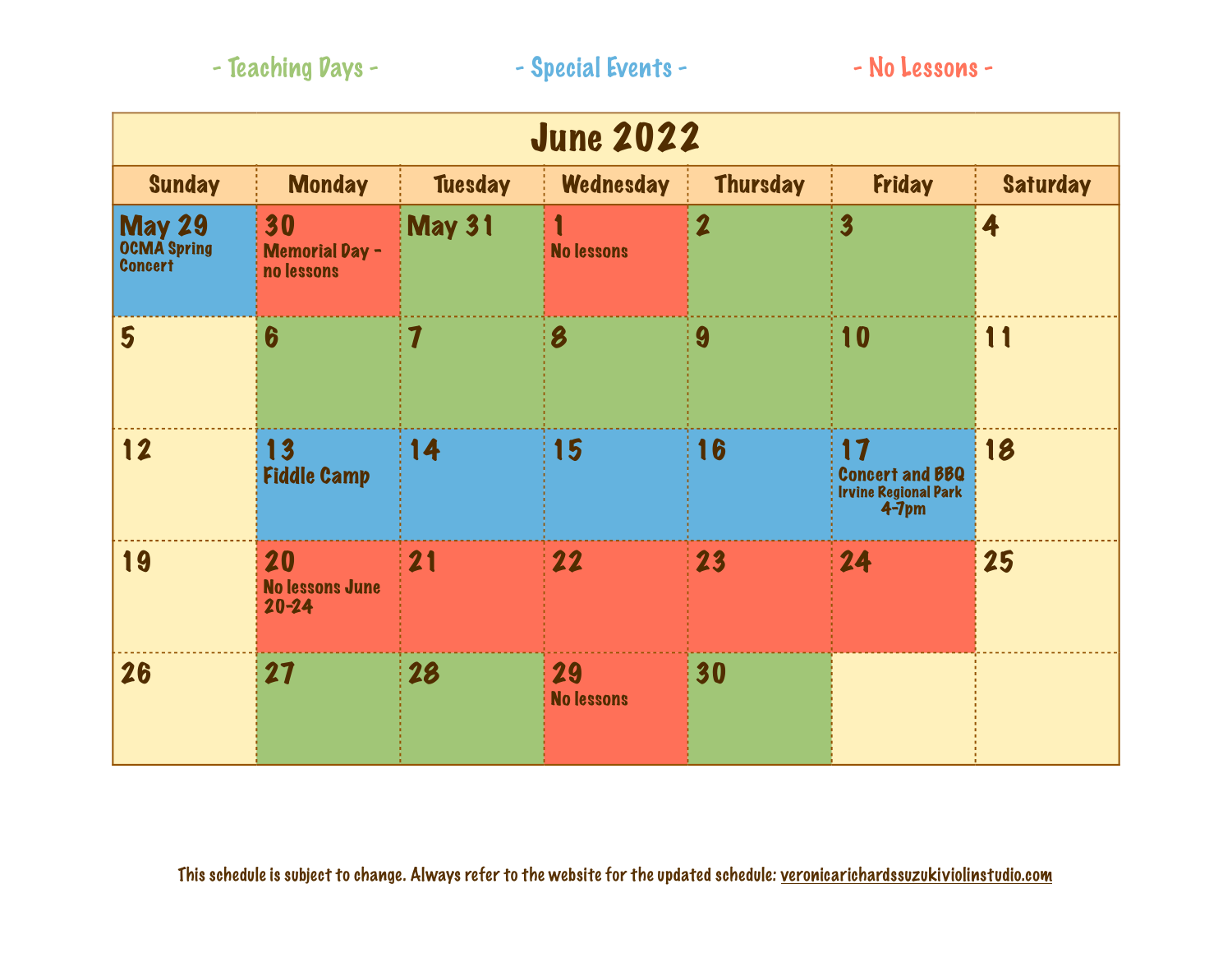|  |  |  |  | - Teaching Days - |  |
|--|--|--|--|-------------------|--|
|--|--|--|--|-------------------|--|

| <b>July 2022</b>        |                         |                |                  |                                              |        |                         |
|-------------------------|-------------------------|----------------|------------------|----------------------------------------------|--------|-------------------------|
| Sunday                  | <b>Monday</b>           | <b>Tuesday</b> | <b>Wednesday</b> | <b>Thursday</b>                              | Friday | <b>Saturday</b>         |
|                         |                         |                |                  |                                              | 1      | $\overline{\mathbf{2}}$ |
| $\overline{\mathbf{3}}$ | 4<br><b>No lessons</b>  | 5              | $\boldsymbol{6}$ | $\overline{\mathbf{7}}$<br><b>No lessons</b> | 8      | 9                       |
| 10                      | 11                      | 12             | 13               | 14                                           | 15     | 16                      |
| 17                      | 18                      | 19             | 20               | 21                                           | 22     | 23                      |
| 24                      | 25<br><b>No lessons</b> | 26             | 27               | 28                                           | 29     | 30                      |

This schedule is subject to change. Always refer to the website for the updated schedule: [veronicarichardssuzukiviolinstudio.com](http://veronicarichardssuzukiviolinstudio.com)